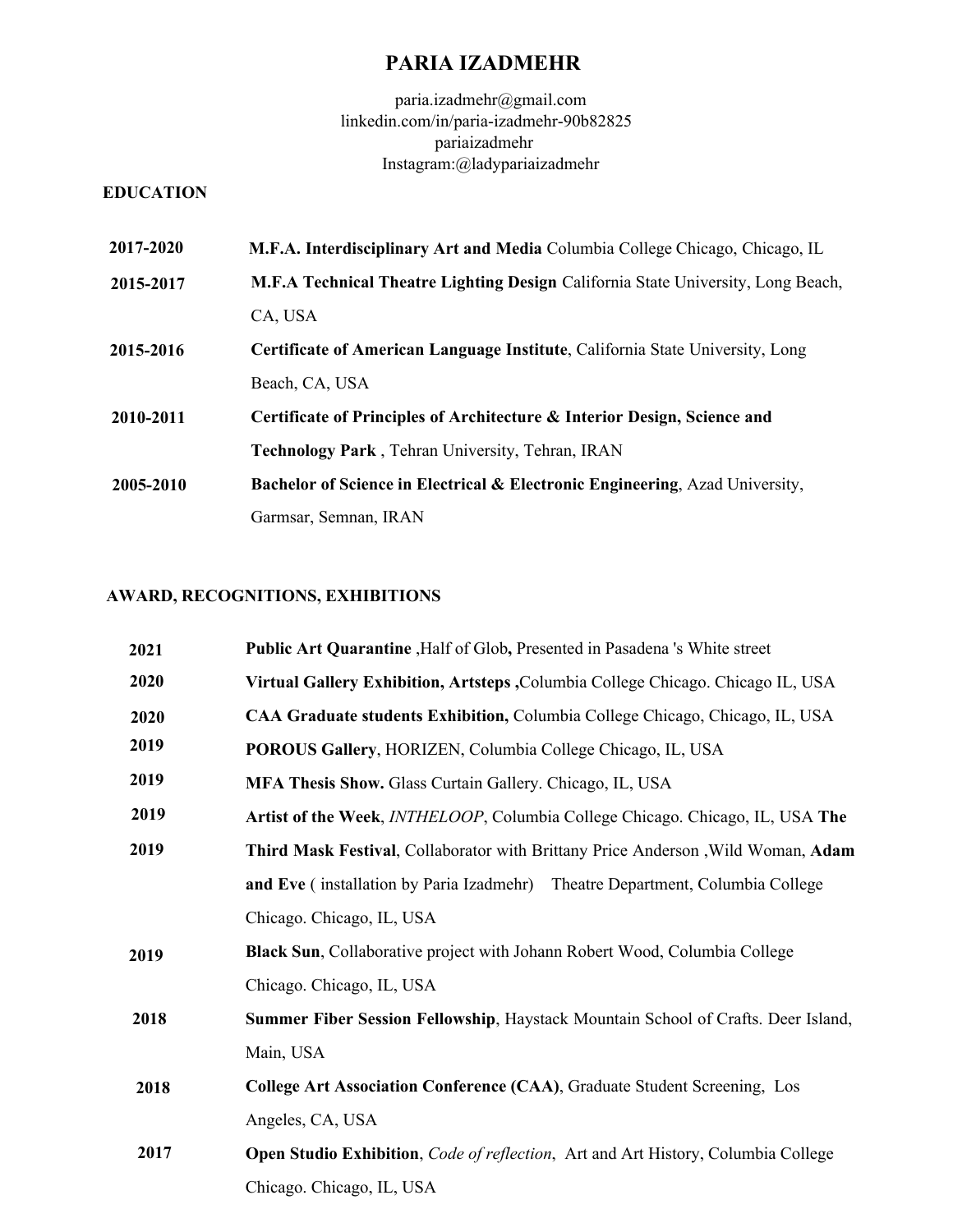- **Terrain Biennial,** Monumental Void**,** Assistant director of Alberto Aguilar, Columbia College Chicago. Chicago, IL, USA **2017**
- **Open Studio Exhibition**, *Code of reflection*, Art and Art History, Columbia College Chicago. Chicago, IL, USA **2017**

#### **PUBLICATIONS**

- **[Contributor, Public Collectors,](https://publiccollectors.tumblr.com/tagged/QUARANZINE)** The Journal of Artists' Books (2020) **Quaranzine** issue # 93, 2020, published by Public Collectors, Chicago, IL. *Quaranzine issue # 93, presented in libraries:* Princeton University • University of Iowa Library • Prelinger Library, San Francisco, CA • Joan Flasch Artist Book• Collection, SAIC • MoMA, New York, NY• Emory University • Tufts – Tisch Library Read / Write Library, Chicago, IL • Urbana-Champaign Independent Media Center Zine library • Pomona College, Pomona, CA • Ohio State University Library Rare Books Collection • Newberry Library, Chicago,IL• Colorado College – Tutt Library • Jorge Lucero Study Center, Champaign-Urbana, ILPrintRoom, Rotterdam, NL• Cowie Massey University, New Zealand• Metropolitan Museum of Art, New York,NY• DePaul University Art Museum• Queer Archive, Providence, Rhode Island **2020**
- **Journal of Artists' Books (JAB)** at Columbia College Chicago, Center for Book & Paper, collaborative project with Brad Freeman. *JAB 47/48 presented in libraries:*  Harvard, Yale, Princeton, UCSD, UCSB, Univ of Delaware, Chicago Public Library, SF Public Library, Camberwell College of Art (London), Biblioteque Nationale (Paris), Cranbrook, SF Center for the Book, Newark Public Library, Rutgers University, Dartmouth, Otis College of Art, Parsons School of Design, Monash University (Australia) **2019**
- **[The Art of the Uplift](https://www.colum.edu/news-and-events/articles/2020/the-art-of-the-uplift-how-creatives-restore-community#.YmIccC-B3T-)**: How Creatives Restore Community, Columbia College Chicago **2019**
- **[We Will Survive](https://www.colum.edu/news-and-events/articles/2020/we-will-survive-paria-izadmehr-on-art,-resilience,-and-covid-19#.YmIciy-B3T-)**: Paria Izadmehr on Art, Resilience, and COVID-19, Columbia College Chicago, Chicago, IL, USA **2019**